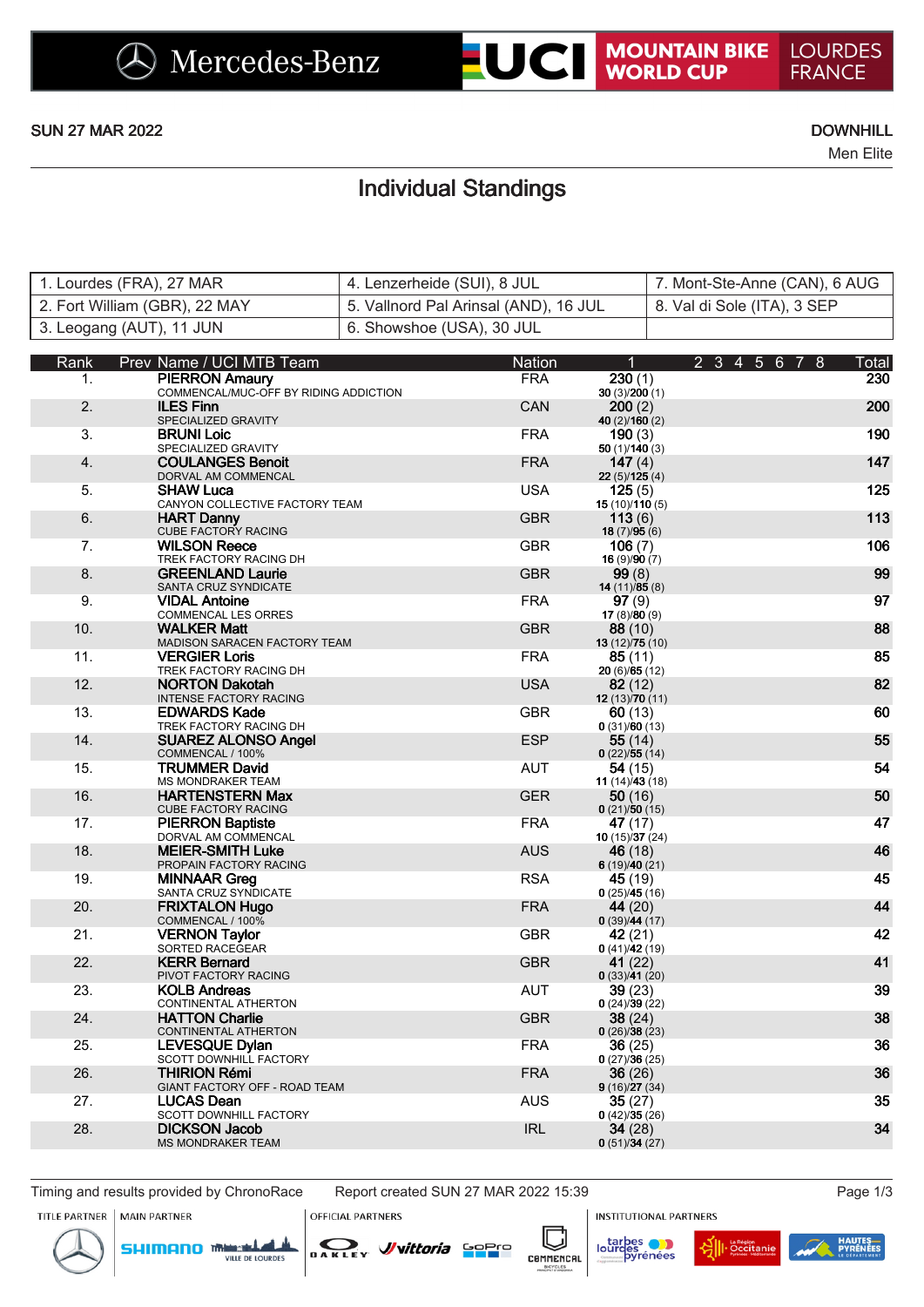**LOURDES** 

**FRANCE** 

Men Elite

## Individual Standings

| Rank | Prev Name / UCI MTB Team                                        | Nation     | 1                         | 2345678 | Total        |
|------|-----------------------------------------------------------------|------------|---------------------------|---------|--------------|
| 29.  | <b>ESTAQUE Thomas</b><br>COMMENCAL / 100%                       | <b>FRA</b> | 33(29)<br>0(38)/33(28)    |         | 33           |
| 30.  | <b>FEARON Connor</b><br>FORBIDDEN SYNTHESIS TEAM                | <b>AUS</b> | 32(30)<br>0(23)/32(29)    |         | 32           |
| 31.  | <b>CABIROU Rudy</b>                                             | <b>FRA</b> | 31(31)<br>0(37)/31(30)    |         | 31           |
| 32.  | <b>LUFFMAN Dennis</b><br>CANYON COLLECTIVE FMD                  | <b>GBR</b> | 30(32)<br>0(45)/30(31)    |         | 30           |
| 33.  | <b>DAILLY Adrien</b>                                            | <b>FRA</b> | 29(33)<br>0(48)/29(32)    |         | 29           |
| 34.  | <b>GWIN Aaron</b><br><b>INTENSE FACTORY RACING</b>              | <b>USA</b> | 28(34)<br>0(35)/28(33)    |         | 28           |
| 35.  | <b>DAPRELA Thibaut</b><br>COMMENCAL/MUC-OFF BY RIDING ADDICTION | <b>FRA</b> | 27(35)<br>25(4)/2(59)     |         | 27           |
| 36.  | <b>REVELLI Loris</b><br>CANYON COLLECTIVE PIRELLI               | <b>ITA</b> | 26(36)<br>0(29)/26(35)    |         | 26           |
| 37.  | <b>CHAPELET Simon</b>                                           | <b>FRA</b> | 25(37)<br>0(34)/25(36)    |         | 25           |
| 38.  | <b>VIEIRA Roger</b>                                             | <b>BRA</b> | 24(38)<br>0(58)/24(37)    |         | 24           |
| 39.  | <b>WILLIAMSON Greg</b><br>COMMENCAL / 100%                      | <b>GBR</b> | 23(39)<br>0(50)/23(38)    |         | 23           |
| 40.  | <b>O CALLAGHAN Oisin</b><br><b>YT RACING DUDES</b>              | <b>IRL</b> | 22(40)<br>0(52)/22(39)    |         | 22           |
| 41.  | <b>SLACK Dan</b><br>SR SUNTOUR COMMENCAL BY GRAVITY SCHOOL      | <b>GBR</b> | 22(41)<br>5(20)/17(44)    |         | 22           |
| 42.  | <b>WALLACE Mark</b><br>CANYON COLLECTIVE FACTORY TEAM           | CAN        | 21(42)<br>0(40)/21(40)    |         | 21           |
| 43.  | <b>MACDONALD Brook</b><br><b>MS MONDRAKER TEAM</b>              | <b>NZL</b> | 20(43)<br>0(36)/20(41)    |         | 20           |
| 44.  | <b>DOOLEY Austin</b><br>COMMENCAL NORTH AMERICA                 | <b>USA</b> | 19(44)<br>0(54)/19(42)    |         | 19           |
| 45.  | <b>ROGGE Antoine</b>                                            | <b>FRA</b> | 18(45)<br>0(56)/18(43)    |         | 18           |
| 46.  | <b>SILVA Dante</b><br>CANYON COLLECTIVE PIRELLI                 | <b>USA</b> | 16(46)<br>0(43)/16(45)    |         | 16           |
| 47.  | <b>MAES Martin</b>                                              | <b>BEL</b> | 16(47)<br>8(17)/8(53)     |         | 16           |
| 48.  | <b>GARCIN Johan</b><br><b>VVRACING ACADEMY</b>                  | <b>FRA</b> | 15(48)<br>0(32)/15(46)    |         | 15           |
| 49.  | <b>LALY Thibault</b><br>PINKBIKE RACING                         | <b>FRA</b> | 14 $(49)$<br>0(57)/14(47) |         | 14           |
| 50.  | PALAZZARI Davide<br>RRT ROGUE RACING - AFTER SKULL TEAM         | <b>ITA</b> | 14(50)<br>7(18)/7(54)     |         | 14           |
| 51.  | <b>MASTERS Edward</b><br>PIVOT FACTORY RACING                   | <b>NZL</b> | 13(51)<br>0(46)/13(48)    |         | 13           |
| 52.  | <b>GIRONDE Mael</b>                                             | <b>FRA</b> | 12(52)<br>0(60)/12(49)    |         | 12           |
| 53.  | <b>BARANEK Rastislav</b>                                        | <b>SVK</b> | 11(53)<br>0(59)/11(50)    |         | 11           |
| 54.  | <b>READING Jack</b><br>SR SUNTOUR COMMENCAL BY GRAVITY SCHOOL   | <b>GBR</b> | 10(54)<br>0(55)/10(51)    |         | 10           |
| 55.  | <b>EDMONDSON Jamie</b><br>ROCKSHOX TREK RACE TEAM               | <b>GBR</b> | 9(55)<br>0(30)/9(52)      |         | 9            |
| 56.  | <b>BANDEIRA Gonçalo</b>                                         | <b>POR</b> | 6(56)<br>0(53)/6(55)      |         | 6            |
| 57.  | <b>MENOYO BUSQUETS Pau</b><br>COMMENCAL - SCHWALBE              | <b>ESP</b> | 5(57)<br>0(44)/5(56)      |         | 5            |
| 58.  | <b>KERR Henry</b><br>PROPAIN FACTORY RACING                     | <b>IRL</b> | 4(58)<br>0(47)/4(57)      |         | 4            |
| 59.  | <b>HARRISON Charlie</b><br>TREK FACTORY RACING DH               | <b>USA</b> | 3(59)<br>0(28)/3(58)      |         | $\mathbf{3}$ |

Timing and results provided by ChronoRace Report created SUN 27 MAR 2022 15:39 Page 2/3 TITLE PARTNER | MAIN PARTNER

**OFFICIAL PARTNERS** 

**INSTITUTIONAL PARTNERS** 







ℾ

ز